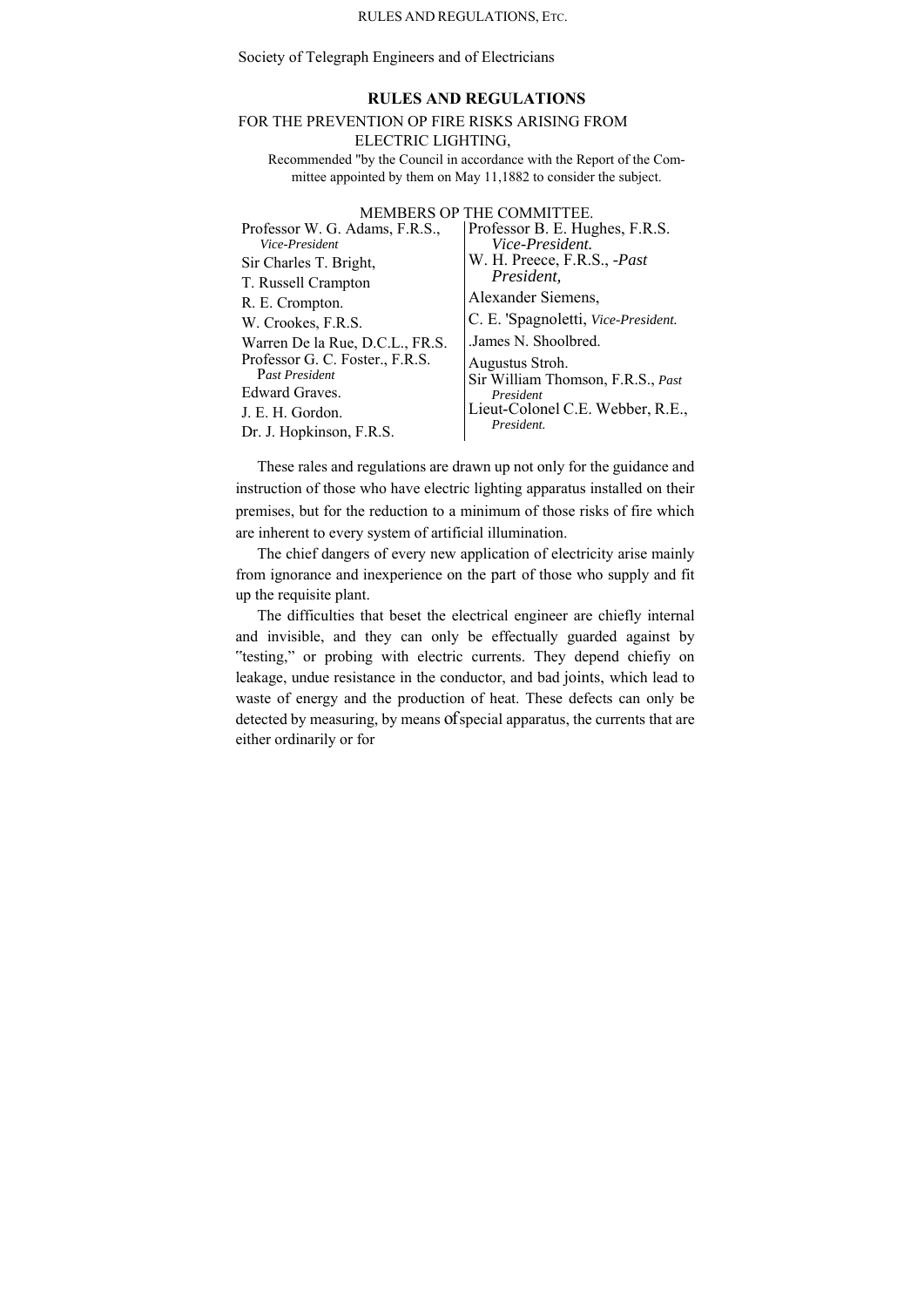the purpose of testing, passed through the circuit. Bare or exposed conductors should always be within visual inspection, since the accidental falling on to, or the thoughtless placing of other conducting bodies upon such conductors might lead to "short circuiting" or the sudden generation of heat due to a powerful current of electricity in conductors too small to carry it.

It cannot be too strongly urged that amongst the chief enemies to be guarded against, are the presence of moisture and the use of "earth" as part of the circuit. Moisture leads to loss of current and to the destruction of the conductor by electrolytic corrosion, and the injudicious use of "earth" as a part of the circuit tends to magnify every other source of difficulty and danger.

The chief element of safety is the employment of skilled and experienced electricians to supervise the work.

#### I. THE DYNAMO MACHINE.

- 1. The dynamo machine should be fixed in a dry place.
- 2. It should not be exposed to dust or flyings.
- 3. It should be kept perfectly dean and its bearings well oiled.
- 4. The insulation of its coils and conductors should be perfect.
- 5. It is better, when practicable, to fix it on an insulating bed.

6. All conductors in the Dynamo Room should be firmly supported, well insulated, conveniently arranged for inspection, and marked or numbered.

## **II. THE WIRES.**

7. Every switch or commutator used for turning the current on or off should be constructed so that when it is moved and left to itself, it cannot permit of a permanent arc or of heating, and, its stand should be made of slate, stoneware, or some other incombustible substance.

8. There should be in connection with the main circuit a safety fuse constructed of easily fusible metal which would be melted if the current attain any undue magnitude, and would thus cause the circuit to be broken.

9. Every part of the circuit should be so determined, that the gauge of wire to be used is properly proportioned to the currents it will have to carry, and changes of circuit from a larger to a smaller conductor, should be sufficiently protected with suitable

safety fuses so that no portion of the conductor should ever be allowed to attain a temperature exceeding 150° F.

N.B.—These fuses are of the very essence, of safety. They should always be enclosed in incombustible cases. Even if wires become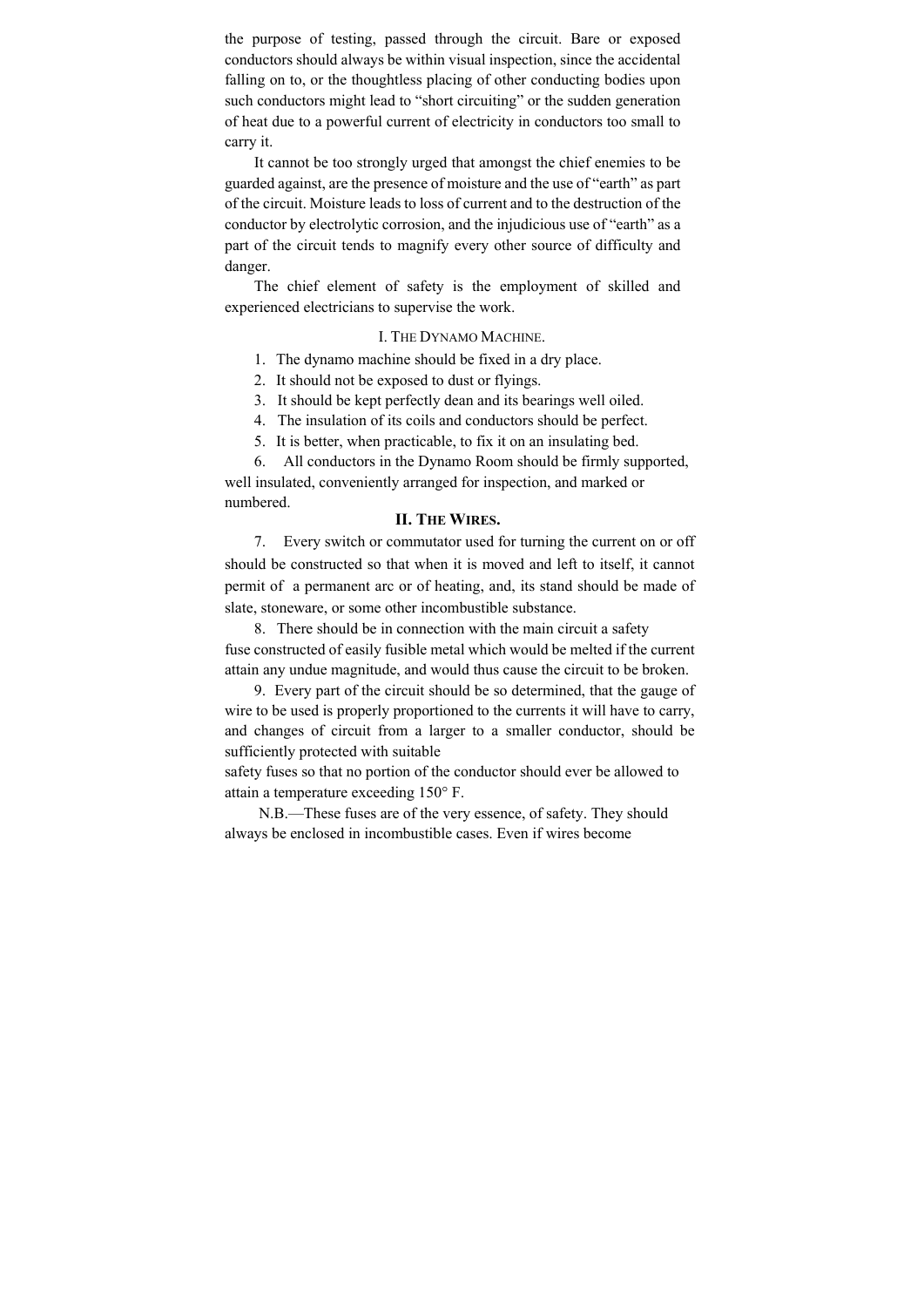perceptibly warmed by the ordinary, current it is a proof that they are too small for the work they have to do, and that they ought to be replaced by larger wires.

10. Under ordinary circumstances complete metallic circuits should be used, and the employment of gas or water pipes as conductors for the purpose of completing the circuit, should in no case be allowed.

11, Where bare wire out of doors rests on insulating supports it should be coated with insulating material, such as india-rubber tape or tube, for at least two feet on each side of the support.

12. Bare wires passing over the tops of houses should never be less than seven feet clear of any part of the roof, and they should invariably be high enough, when crossing thoroughfares, to allow fire escapes to pass under them.

13. It is most essential that the joints should he electrically and mechanically perfect. One of the best joints is that shown in the annexed sketches. The joint is whipped around with small wire, and the whole mechanically united by solder.



14. The position of wires when underground should be efficiently indicated, and they should be laid down so as to be easily inspected and repaired.

16. All wires used for indoor purposes should be efficiently insulated.

16. When these wires pass through roofs, doors, walls, or partitions, or where they cross or are liable to touch metallic masses, like iron girders or pipes, they should be thoroughly protected from abrasion with each other, or with the metallic masses, by suitable additional covering; and where they are liable to abrasion